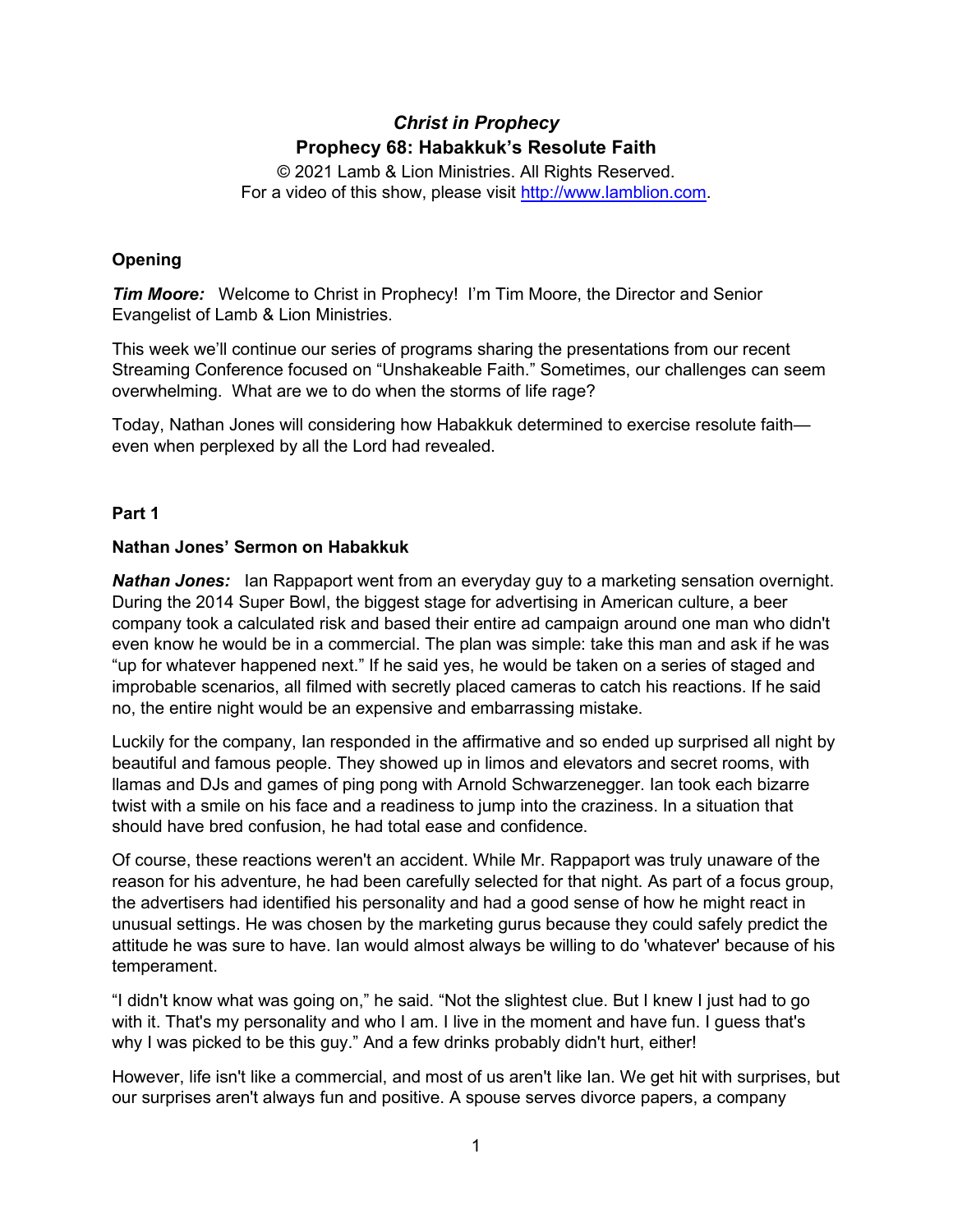makes unexpected job cuts, a doctor makes the prognosis of cancer, or a child brings home a fiancé who will surely doom their future together. Such predicaments seldom make us feel like "living in the moment" and going with it. Instead, we are hit with confusion. "Why God are you doing...?" whatever, we cry out.

Scripture is filled with men who share our confusion in the midst of events and announcements. Job, a faithful man blessed immeasurably by God, was rocked to the core when his family and fortune were destroyed. The Old Testament records Job's and his friends' attempts to make sense of his tragedy as they engage in debates and questions.

And what about Joshua, asked to attack a city armed with nothing but a power-walking crowd of immigrants with some trumpets? Or Abraham, who was encouraged to try to have a baby with his ninety-year old wife? Or Joseph, as he was sold into slavery by his brothers? No doubt that each of these men and their families were lost in the moment, unsure of what to say or do.

"For My thoughts are not your thoughts, nor are your ways My ways," says the Lord in Isaiah 55:8. Intellectually, we have no problem with that statement, but emotions don't always listen to reason. Confusion is a natural human sentiment when faced with our God's sometimesincomprehensible plans.

So, when faced with plans or commands we just don't understand, how do we carry on? How do we have faith when we are confused by God?

Habakkuk, the eighth minor prophet in Scripture, gives us a great case study to see how to handle our confusion with God. This prophet was called to share a message from the Lord, but he also had an honest reaction to that message, a message that he found difficult and perplexing. The result is a conversation where we see both the prophet's mind and the Divine Author's heart, and consequently we learn a thing or two about how we have unshakeable faith when we are confused.

With most of the Minor Prophets, our knowledge of their life situation is speculative. We have to stitch together a few bits of information, plus some inferences from the text, to produce a fuzzy image of who the writer might have been. Habakkuk is no different; the details of his background are vague, and our concept of his story comes more from imagination than the text. However, we don't need facts of his life story to know certain things about the man, especially concerning his deep faith. Several indicators in the prophecy are enough to show us that Habakkuk was definitely a mature follower of God.

For example, in the book's opening verses, Habakkuk asks God "how long" before his prayers will receive an answer chapter 1, verses 2-4. "How long" indicates a history of repeated and fervent prayer, so we know Habakkuk was a man of faith. The nature of his prayer is in regard to justice for others, wanting the wicked punished and injustices cured. This shows that Habakkuk loved people and was heartbroken by hurt. He was in tune to God's ideals, and he hated to see those ideals violated. From the very start of his book then, we witness a man who exhibited a committed and powerful faith.

Further passages also show evidence of a deep faith. He addresses God as My God, My Holy One, My Rock, in 1:12, showing a personal relationship with the Lord. In other places, he shows familiarity with God's works in history, and he rejoices in the God of his salvation. This is a man who knew the Lord, who trusted Him, and who had great faith.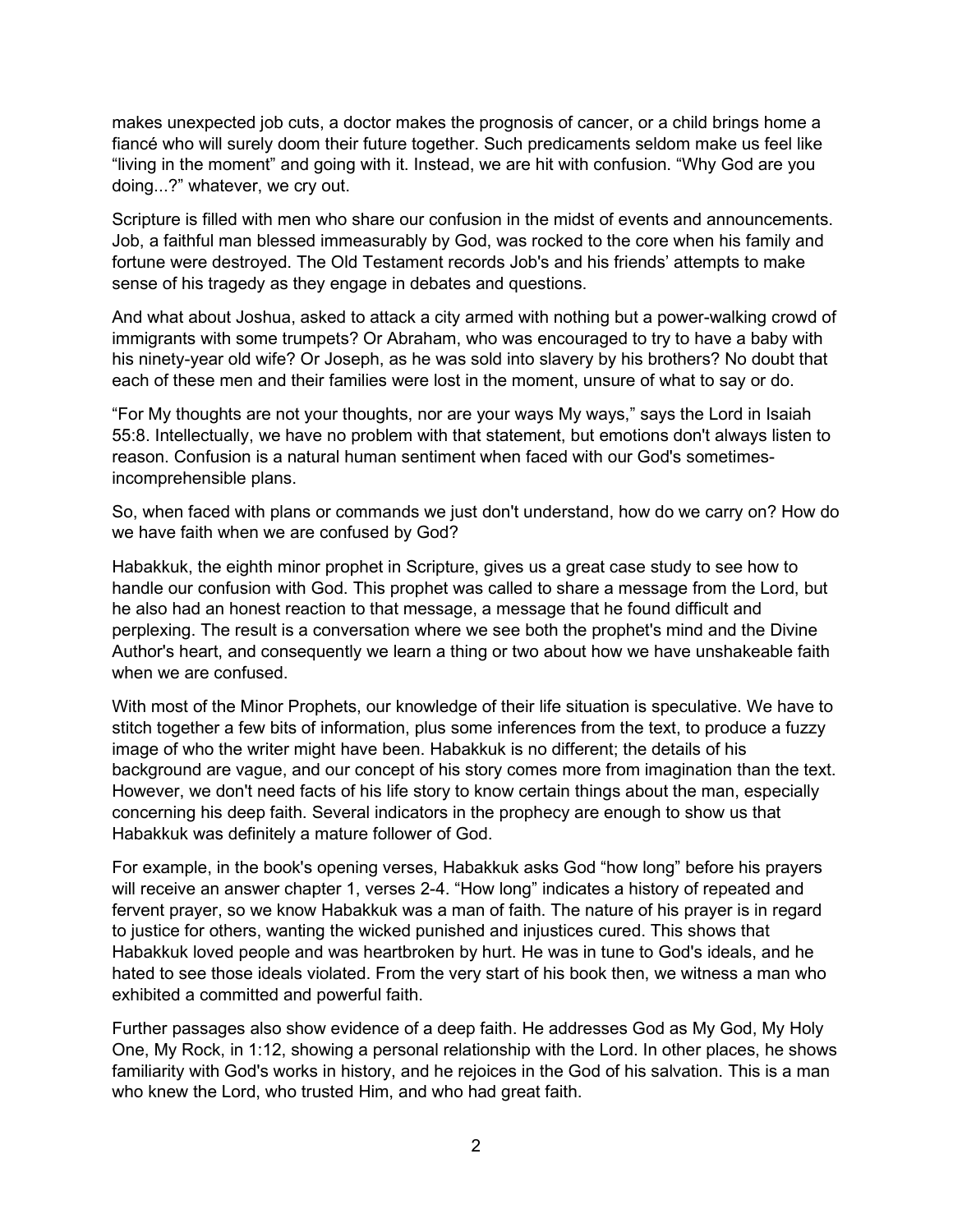As one commentator summarizes: Through this extended dialogue with Yahweh… we hear Habakkuk's vibrant faith and deep humanity, learning and growing in relation to God. He asks healthy questions and is persistent in his questioning. He is historically grounded in the memory of Israel. He expresses a profound faith in song. His humanity and joy are a model and a challenge.

Such faith must have originated somewhere. Additional evidence in the text helps us make some educated guesses about this prophet's background that match up with what we already know about his character. The concluding chapter of the book offers perhaps our biggest clue. It is a poetic prayer that is also a song. Like the Psalms, the Old Testament's hymnbook, Habakkuk 3 includes technical musical terms such as "shigionoth" in 3:1, and "selah" 3:3. These terms indicate tunes, musical styles, and musical divisions. By treating his words as lyrics, Habakkuk reveals himself to be a Scriptural singer, song-writer, the Old Testament's equivalent of Chris Tomlin.

Habakkuk, though, isn't just an independent artist struggling to make ends meet. His ascription of the song to the "chief musician" in the final verse of the book, 3:19, causes us to think he likely served as a Temple prophet-musician, one of the official positions of service at the Temple. If this prophet's day job involved service at that holy location, then it is easy to draw some inferences about his daily focus and dedication to the Lord. The strong faith we see in his writings would have been an extension of the faith he lived every day serving in God's presence.

While Habakkuk's occupation would have strengthened his faith, his life in Jerusalem, where the Temple was located, would have tested it. Habakkuk ministered during a dark time in the nation of Judah. Contextually, we can determine that Habakkuk served somewhere between 630 to 605 BC, overlapping the reign of King Jehoiakim, one of the last kings of Judah and one of the worst. Jehoiakim's actions and policies, which we've seen in relation to other prophets, led to an oppressive spiritual climate for those who sincerely tried to worship Yahweh.

He killed the innocent who opposed him and refused to pay poor laborers, Jeremiah 22. And under his administration the prophets and priesthood were corrupted in adultery and abuse of authority, Jeremiah 23. The king sent assassins who killed the prophet Uriah for prophesying, as both Habakkuk and Jeremiah also did, that Jerusalem would fall in Jeremiah 26.

This difficult situation weighed heavily on Habakkuk. The struggle with the things he saw happening in the streets, and the courts, and the palace. Injustice and immorality were the norm, and it led to a crisis of faith for him. How could this be happening? Like many of the other prophets, theodicy, which is the problem of why a good God permits evil, was at the forefront of his mind.

Habakkuk's prayers poured out his heart to God: "How long, O Lord, must I call for help, but you do not listen? Or cry out to you, 'Violence!' but you do not save? Why do you make me look at injustice? Why do you tolerate wrong?" It is a cry echoed in many places throughout Scripture, from the desperate pleadings of the psalmists to the voice of the martyrs in Revelation 6. The difference is that Habakkuk's questions are not just the righteous struggle of a God-fearing man; they are the occasion for God to provide a direct answer. Habakkuk's questions seem to initiate his call, since God responds and gives an answer that must be shared.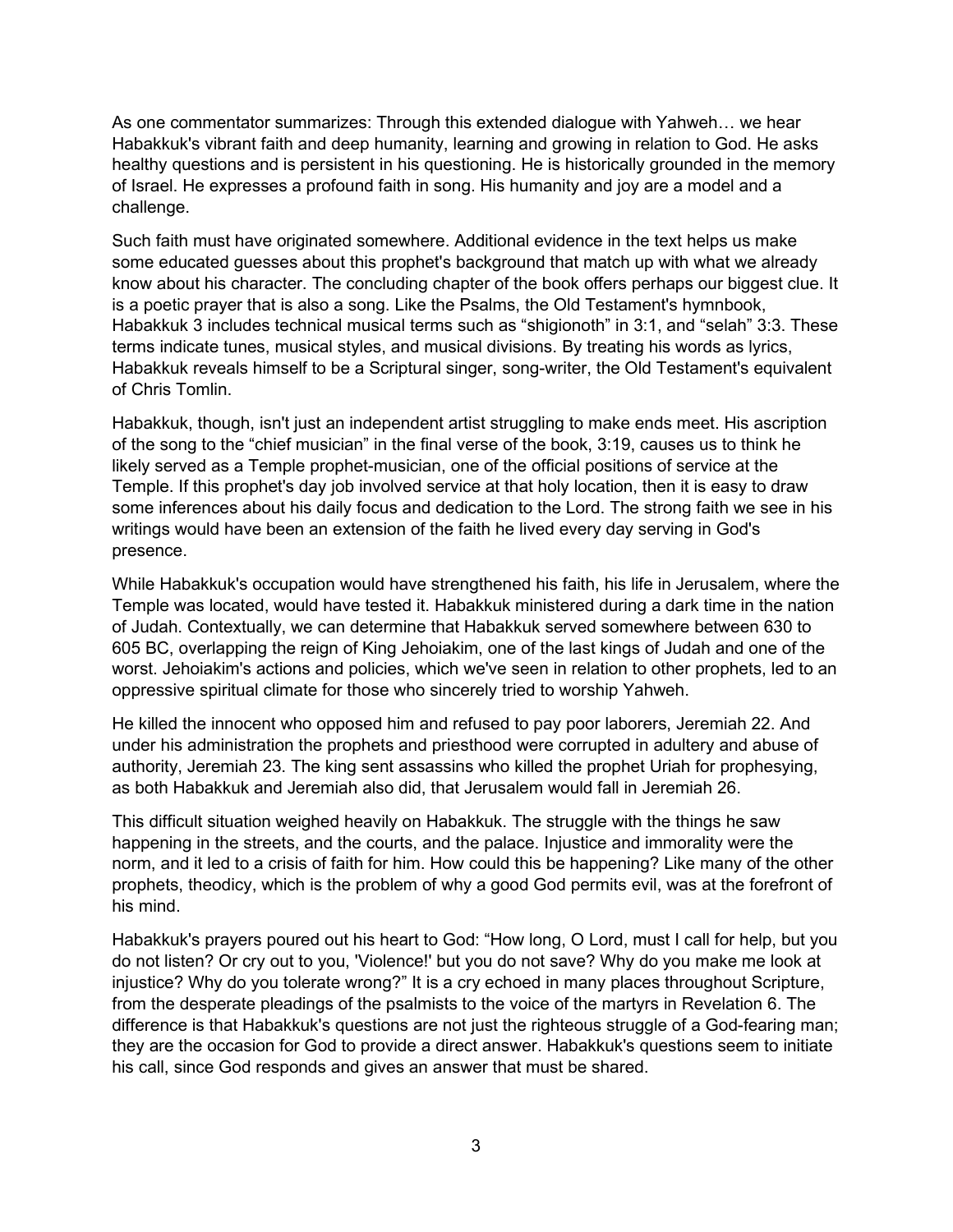Habakkuk's rare privilege of dialogue with his Creator, though, is not satisfying. Rather than answers, he stumbles into more questions. God's solutions are complicated and confusing, something "that you would not believe, even if you were told" chapter 1, verse 5. It is a message bittersweet and strange, worthy of the title "burden" used to describe it in the opening verse of the book.

God uses this back-and-forth conversation with the confused musician as an occasion to share something deep and meaningful.

## **"How Long?"**

The world around Habakkuk did not value the things that God values, and so Habakkuk begins this exchange as one who is offended. King Jehoiakim is not the only one who is abusing the system. The violations are widespread among the population, and they are not minor. Violence. Plundering. Strife. Contention. Habakkuk sees these, and he sees that the official remedies of law and justice are just not working.

"The law is powerless, and justice never goes forth. For the wicked surround the righteous; therefore perverse judgment proceeds."

We may think of a number of modern parallels to this situation. For instance, as the Covid-19 pandemic began, groups like Antifa and BLM rioted across America burning cities for many weeks, and yet the city governments and courts failed to press charges and provide justice. Innocent citizens were assaulted and beaten, and yet their pleas for peace and order were ignored by their own legal system. The Mainstream Media turned a blind eye to their hate and actually came out in support of the lawlessness. Ancient Judah was just as corrupt, and the corruption wasn't limited to social issues. Civil and religious crime went unnoticed and unpunished.

Habakkuk plays the role of the distraught observer, knowing that change is beyond his power to effect. His sensitivities have not been dulled by this wickedness around him; instead they have been sharpened. He is more keenly aware of the abuses against God's Word than his countrymen are, and that knowledge is just pure agony to him.

So, he cries out, and his pleadings receive a divine response. "Be Utterly Astounded!" Habakkuk's social commentary had been about Judah, but God answers by shifting his focus.

"Look among the nations and watch, be utterly astonished! For I will work a work in your days which you would not believe, though it were told you." (Habakkuk 1:5)

Instead of finding an internal remedy to social injustice, God points to an external solution. He reveals a plan to bring punishment upon the evildoers in Judean society by using, an army of evildoers, the terrible and dreadful Chaldeans!

Anyone who is familiar with the history of the Bible immediately knows about the Chaldeans, a.k.a. the Babylonians. Their rise to power and their eventual conquest of the nation of Judah is a foregone conclusion. To us, that statement is no more shocking than a Star Wars aficionado hearing yet again that Darth Vader is Luke Skywalker's father. Yet Habakkuk is like a man who has never heard about or seen a Star Wars movie. He is blown away by this new piece of information. The news, as God says, is utterly astonishing.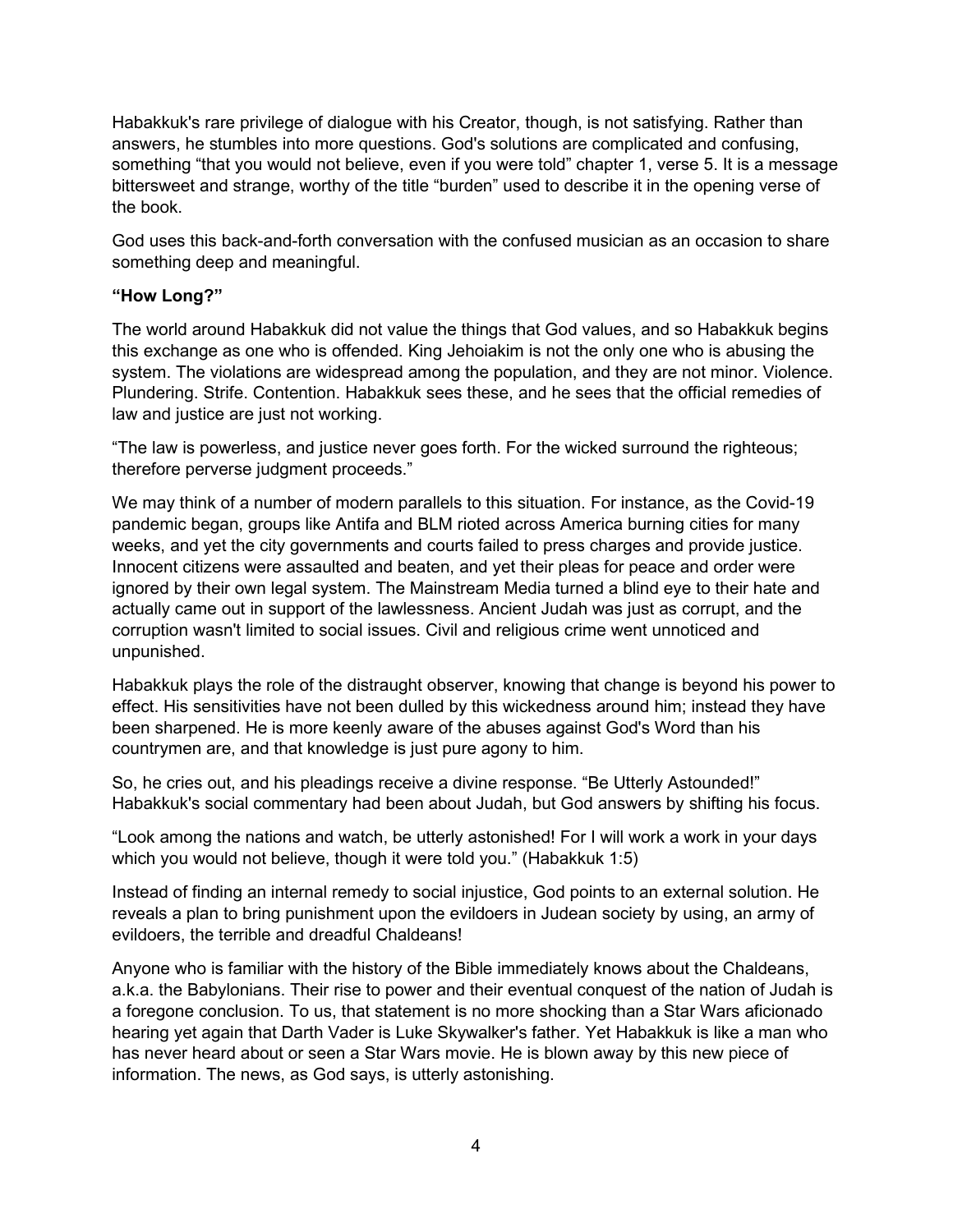Part of Habakkuk's shock was tied to the low level of influence the Babylonians held in his time. The Babylonians were a surprising choice because they were not yet a regional superpower. For years, the leading nation in the Middle East had not been the Chaldeans; it had been the Assyrian Empire. Their cruel dominance had been felt by every nation in the region, from what is now modern-day Iran throughout the land of Egypt. The Assyrians had been unstoppable for decades. They were the ones who devastated the Northern Kingdom of Israel, scattering Judah's cousins in every direction, including six feet under.

Assyrian might had ruled this corner of the world with no substantial opposition. Yet, in a shockingly short amount of time, Assyria would fall to a new power. This fall had been revealed already in the prophetic book of Nahum, so a godly Levite like Habakkuk might not have been surprised to hear of their defeat. However, he would have been flabbergasted to think of the still-insignificant Babylon as the aggressor who would easily rise in power to chastise God's Chosen People.

The other part of Habakkuk's shock and astonishment came from God's surprising answer that He would punish the evil in Judah by using a nation that was even more evil. Rather than finding an internal remedy to social injustice, God planned the destruction of Judah's society. Instead of curing the patient by cutting out the cancer of evil, God was going to allow the patient to be killed and the eaten by a wild animal!

Well, God's description of the evil Babylonian force is poetic yet terrifying. This "bitter and hasty nation" chapter 1, verse 6, would sweep across the region, taking control of lands they had never before possessed. They are compared to leopards in reference to their speed. Their fierceness is likened to an evening wolf. As a speeding eagle ready to eat, the Babylonian army would swoop in for the kill. The ease with which the Babylonians would conquer is reminiscent of a child playing in the sand at the beach. Captives are gathered like sand and earthen mounds are heaped up to seize cities. The cities and countries of the Middle East are sandcastles being razed by a callous youth, and Judah is next to be flattened.

The Bible's progressive revelation regarding these world powers helps us remember that such changes do not happen by chance. It was by the hand of God that Assyria fell, and it would be by the hand of God that the Babylonians would rise up to conquer. It was a work that God would work in the days of Habakkuk, not a coincidence or accident. These revelations made God's answer to Habakkuk's first question of "How long?" even more confusing.

### **"Did I Hear You Correctly?"**

As Habakkuk listens to this answer from God, he is awestruck and confused. The unanticipated response takes him by surprise. Certainly, this doesn't seem to answer his initial question.

"How long until you fix the injustice in our country, God?" Habakkuk asks.

"I'll smash Judah with the Chaldeans!" God replies without explanation.

Our musician trusts God implicitly, yet he struggles to make sense of this answer. What does God mean in this response? Habakkuk must now ask "Why?"

"Why do You look on those who deal treacherously and hold Your tongue when the wicked devours a person more righteous than he?" he probes in 1:13.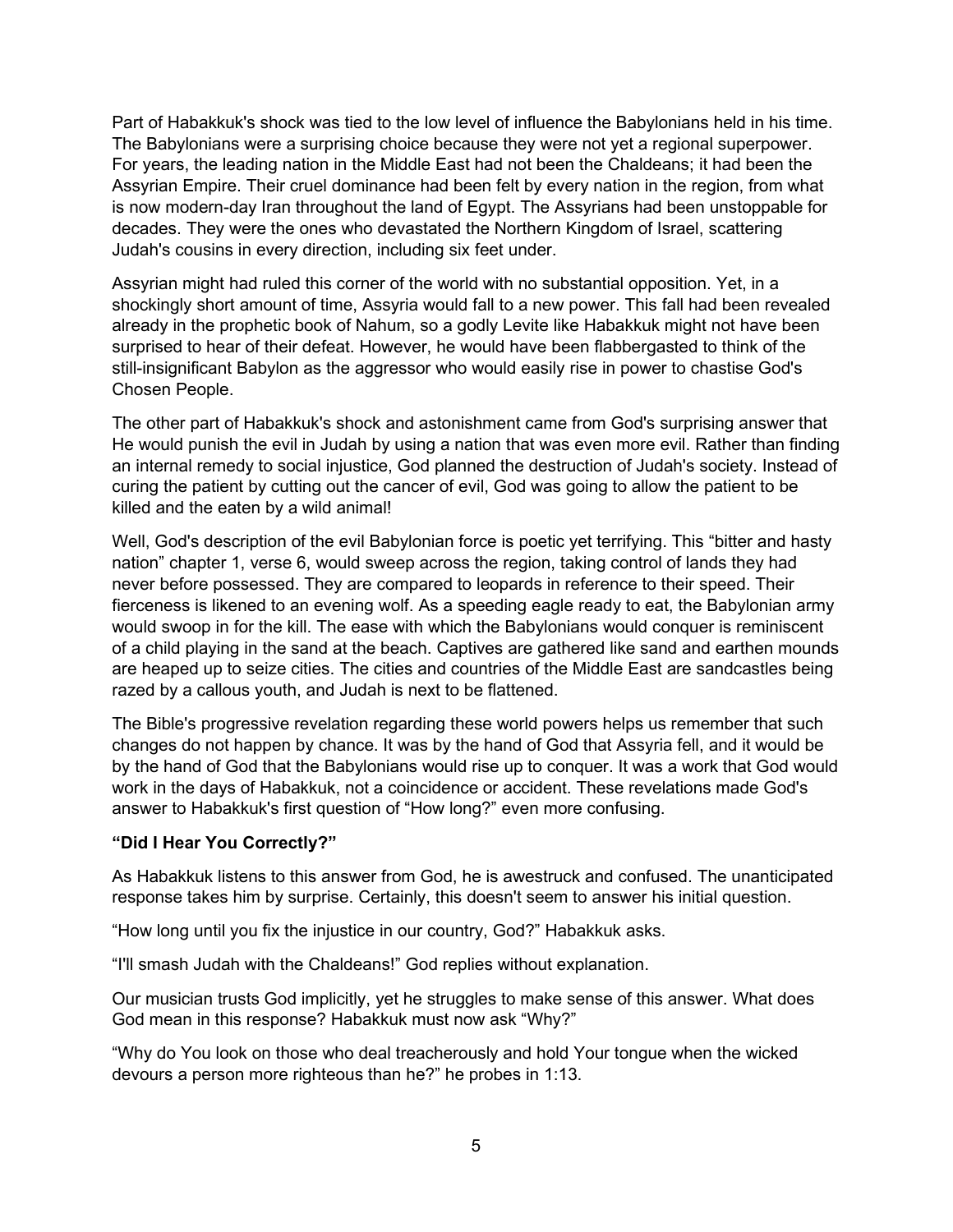If any situation warrants confusion, certainly this one does. God had a special relationship with the nation of Israel. They were His people, promised to Abraham, rescued from slavery in Egypt by Moses, settled in the Promised Land under Joshua, and ruled by the anointed King David. God has done amazing things for his people, and now he seems to be siding with the enemy! Habakkuk feels as betrayed as Conservatives did when Fox News turned on President Trump. His people seem to be in danger of falling under the judgment of an evil, pagan society to which God seemingly has no positive ties. Searching for confidence, he feebly protests, "We shall not die," but the musician's declaration rings a bit hollow.

He paints a picture of how he feels in the next few verses chapter 1, verses 14-17. Fishermen at sea, he says, use their hooks and nets to haul in and devour unsuspecting and defenseless fish. And now, Judah is the fish; Babylon is dragging in the nets of impending disaster; and God is the one who has granted a fishing license.

Of course, there is an irony here. That same "pure and righteous" group that Habakkuk contrasts to Babylon is the Jewish nation whom he had just excoriated in chapter one for their faithless acts. As bad as Judah's population may be, they can't be that bad, Habakkuk reasons. His own nation's flaws are seemingly minor in comparison to the ever-growing evil of the Babylonians that God had just described. So, he stands there in his confusion and pours out his heart, honest and baffled.

Like Moses at the burning bush, the prophet has the boldness to say more than "Yes, Sir" when he can't comprehend God's answer. Instead, he decides to ask God further. Like when Job questioned God, Habakkuk knows that the Lord may reply forcefully and with little or no explanation to his queries. But his desire to hear an answer to these questions is worth the risk. So, Habakkuk takes his place on the city walls and he waits hopefully for God to speak.

### **"Make It Plain"**

To His praise, God provides a response. He is not harsh with Habakkuk, just determined to continue on the course He has laid out. Judah will fall to the Babylonians. But, that's not all. "Write the vision," God says, "and make it plain on tablets, that he may run who reads it." (Habakkuk 2:2) The message will be made plain, whether the running is from messengers delivering it to the people quickly, or whether it is running after hearing the prophecy's words. Even though the fulfillment of this prophecy may take some time, "Don't worry" is what God in indicating, for "It will surely come."

Habakkuk 2:4 contains the most important part of God's reply, probably the most important statement of the entire book, and we will come back to it shortly. But the rest of God's message answers some important points. Though they conquer, Babylon will not be left unpunished. There is no free pass, no playing favorites. God will justly punish the Babylonians for their evil and their insatiable appetite for conquest.

Beginning in verse 5, Babylon's fate is laid out. It is presented as a taunt. Structurally, the material is divided into two sets of ten lines each. Each half concludes with a significant theological statement.

Verse 14 foretells, "The earth will be filled with the knowledge of the glory of the Lord."

Verse 20 commands, "But the Lord is in His holy temple. Let all the earth keep silent before Him." Together they provide a set of five different woes proclaimed against the Chaldeans.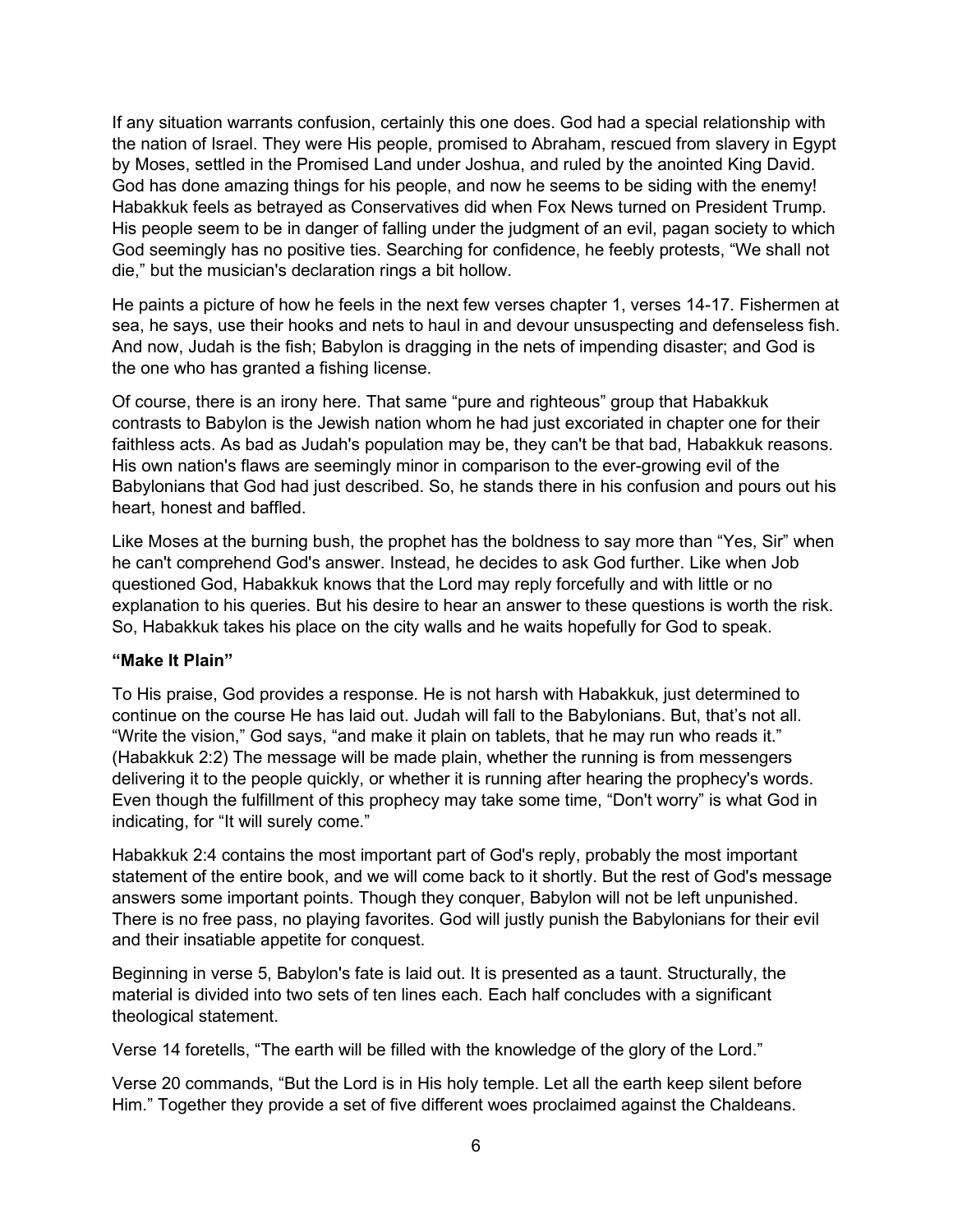These woes bring to life a negative example of the Golden Rule, where the things Babylon has done unto others are now revisited upon her own people.

Such a declaration of woe against Judah's future oppressors would have helped Habakkuk feel a little better about the seeming injustice of this situation. At least God would hold the evil Babylonians accountable, even if His use of them to chastise Judah still seemed confusing.

Yet, the statement made immediately before this section of taunting and woe would have rung in Habakkuk's ears. Even as he heard Babylon's fate unfurl, the bigger point was God's statement about how to handle this entire message: "Behold the proud, His soul is not upright in him; but the just shall live by faith," says God, chapter 2, verse 4.

The just shall live by his faith. That quote is of particular theological importance in the Bible. No less than three New Testament letters mention this passage: Romans 1, Galatians 3, and Hebrews 10. Commentator Warren Wiersbe notes, "The emphasis in Romans is on the just, in Galatians on how they should live, and in Hebrews on by faith. It takes three books to explain and apply just this one verse!"

Here, though, Habakkuk finds in this verse a way out of his confusion. While he had hoped for an explanation from God regarding the methods He chose or the timing He would use, instead God provides Habakkuk a path of action. Habakkuk doesn't have to understand or like God's plan, and he doesn't even need to question it, he just has to trust God and live by faith.

## **A Song of Faith.**

In response to this revelation, Habakkuk takes the path God gives him in 2:4 and responds like any good musician would, by putting his thoughts and feelings to song. Chapter 3 is a powerful and beautiful work that compiles and applies the truth of his messages from God. In it we see several things that Habakkuk learned.

First, Habakkuk looks for a revival of God's works. As with the beginning of the book, he wants God to act and move. While chapter one was full of questions such as "How long?," here there is confident expectation that the Lord will act and move. "O Lord, revive your work in the midst of the years!" (Habakkuk 3:2)

Habakkuk is able to look back at history and see God's works spanning the centuries. He presents it in splendid terms, painting word pictures of God's glory and power and might. Rays flash from His hand, mountains see Him and tremble. All of nature, seas, rivers, hills, sky, are shown deferring to God. There is no question that the Lord has acted in the past, and Habakkuk trusts that He will do so again.

### *So, faith lesson number one, Habakkuk's first lesson is that even when we are confused, we should trust that God is at work.*

Second, he sees God's heart. "You went forth for the salvation of Your people, for salvation with Your Anointed." God's purpose in these actions ultimately benefits His people. This is not God on a random warpath; it is a God the Warrior fighting for His chosen ones. The Anointed in this verse could either refer to Israel, in Exodus 19, the king of Israel, as in God's choice of Saul and David, or the expected righteous King, the Messiah. But no matter the reference, the actions of the Anointed show that God is fighting for a people He loves.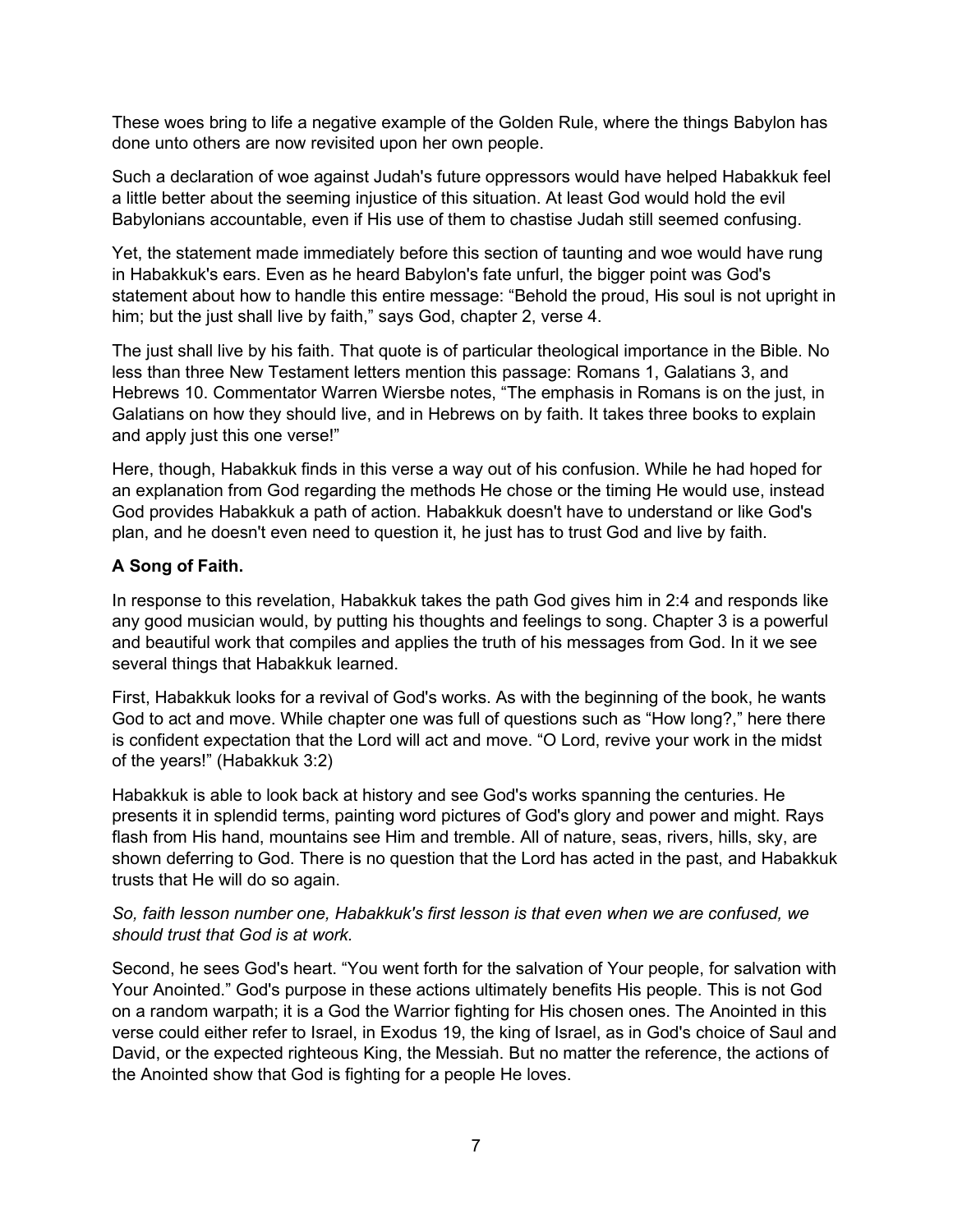### *So, faith lesson number two, even when we are confused, Habakkuk discovers, we should trust that God cares for us.*

Three. The third, Habakkuk remembers God's victories against evil. "When he comes up to the people, He will invade them with his troops" 3:16. He writes in terms that remind the reader of God's victory over Pharaoh during the Exodus, and he shares the language of victory found in places like Psalm 74. This remembrance helps give him confidence of God's power to overcome and victoriously establish justice and order.

## *So, faith lesson number three, even when we are confused, we should trust that God will achieve His purposes.*

Habakkuk ends the song in chapter three no less confused than when he started. He knows God could act powerfully now, and He could solve Judah's problems without using the Babylonians. He also knows that God won't. God still intends to use what Habakkuk considers a strange course of action, a course that still does not make sense.

However, the path out of confusion presented in 2:4 gives Habakkuk opportunity to trust God anyway. He makes the conscious choice of faith despite not having all the answers he would like.

And so, his song concludes with this poignant expression of trust: "Though the fig tree may not blossom, nor fruit be on the vines; Though the labor of the olive may fail, and the fields yield no food; Though the flock may be cut off from the fold, and there be no herd in the stalls, yet I will rejoice in the Lord, I will joy in the God of my salvation. The Lord God is my strength; He will make my feet like deer's feet, and He will make me walk on my high hills." (Habakkuk 3:16-19)

Habakkuk's display of faith despite confusion provides a powerful example for all of us to follow. His dialogue with God brings to light several faith lessons that can be applied when we ourselves are confused.

### **So, what lessons are there for you?**

It is ironic that emotional honesty is sometimes frowned upon by Christians. For the man or woman going through a difficult time due to marital struggles, the death of a child, or the impossible financial mistake, the questions of "Why?" and "How long?" are too often frowned upon. They are mistaken as signs of a weak relationship with God.

Habakkuk reminds us that it is perfectly fine to suffer and be confused. We need not pretend everything is fine and put on a mask of tranquility when we are in turmoil. While we search for answers, we need to remember that our God is bigger than our questions and our problems. We need to trust that He is ultimately good even when we can't comprehend His plans. This faith isn't blind. It simply puts more confidence in the truth of Scripture than the pain of our own experience.

Habakkuk was able to experience the confusion, yet still trust Yahweh God. Faced with injustice and plans to deal with it that made little sense to him, Habakkuk still calls God "my God… my Holy One… O Rock." He is able to look beyond the murky present and live by faith.

We need to remember the lessons Habakkuk learned.